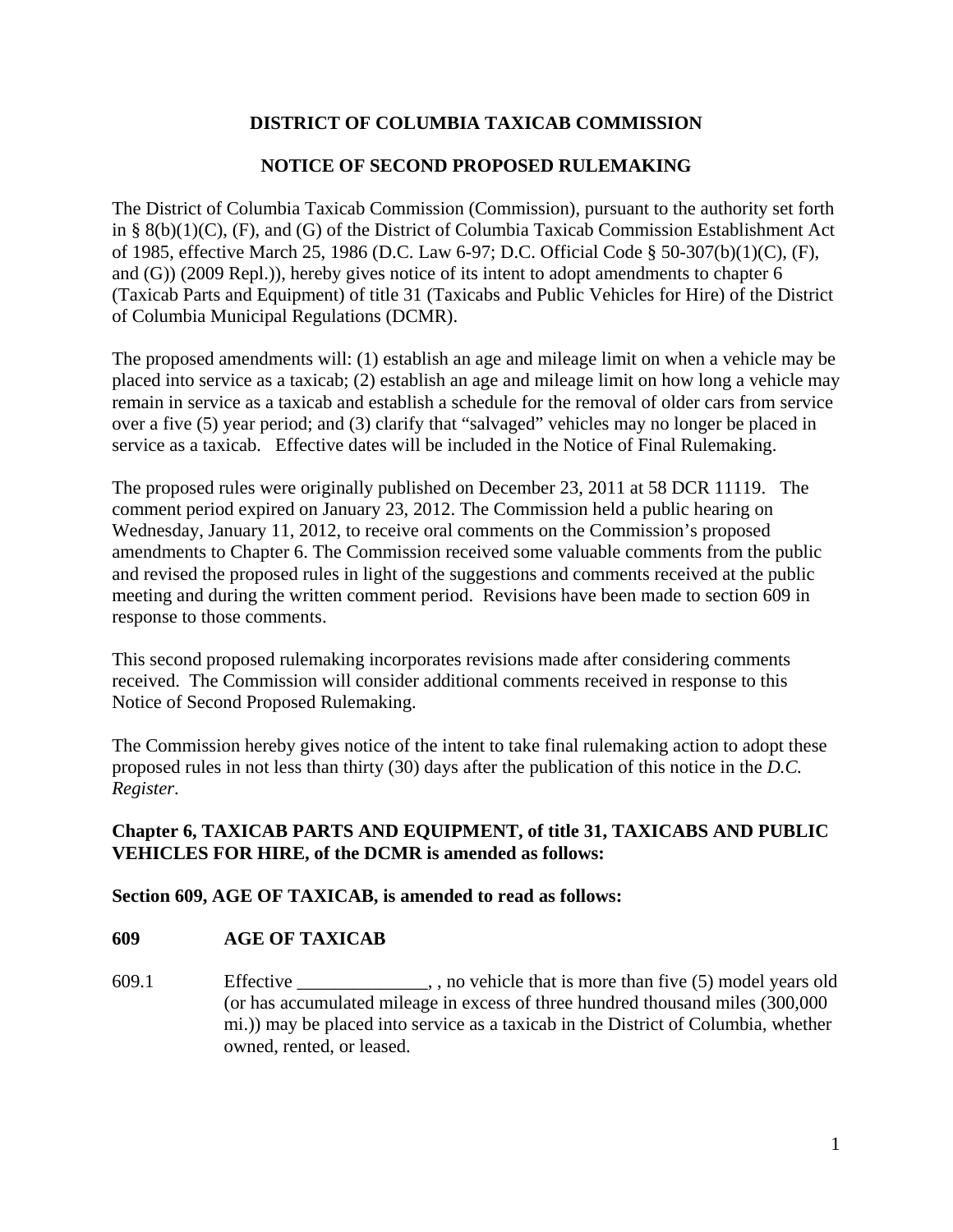609.2 Further, effective December 31, 2012, the following 5-year schedule of vehicle removal from service will apply to all public vehicles for hire currently in service as a taxicab in the District of Columbia, whether owned, rented, or leased. Any subsequent vehicles to be placed into service must meet the requirements of subsection 609.1.

### **5 YEAR REMOVAL PLAN**

| <b>Disposal</b><br>Year | <b>Age Policy</b>     | <b>Model Year</b> |  |
|-------------------------|-----------------------|-------------------|--|
| 2013                    | 15 years and<br>older | 1997 and<br>older |  |
| 2014                    | 12 - 14 years         | $2000 - 1998$     |  |
| 2015                    | 9 - 11 years          | $2003 - 2001$     |  |
| 2016                    | $7 - 8$ years         | $2005 - 2004$     |  |
| 2017                    | 6 years               | 2006              |  |

**\*\* Vehicles must go out of service on Dec 31st of the year listed.**

- 609.3 A Waiver Petition may be filed with the Commission to request a one-time extension of time/waiver from the removal schedule.
	- (a) Standards for a waiver include, but are not limited to
		- 1 Owner may only apply for a waiver in the year the vehicle must be removed from service.
		- 2 Vehicle must have passed its last required inspection.
		- 3 Waiver may be granted for a maximum of 3 years, or any lesser period.
		- 4 A denial of waiver may not be appealed.
	- (b) A waiver application fee established by the commission must be paid at the time of application.
	- (c) A panel of three persons, which may include Department of Motor Vehicles representative, Hack Inspector, and a Commission staff person or General Counsel, will review all requests for waiver
	- (d) No extension of time/waiver may be granted for salvaged vehicles.

#### 609.4 Effective immediately, no additional salvaged (including rebuilt salvaged) vehicle may be placed into service as a taxicab in the District of Columbia.